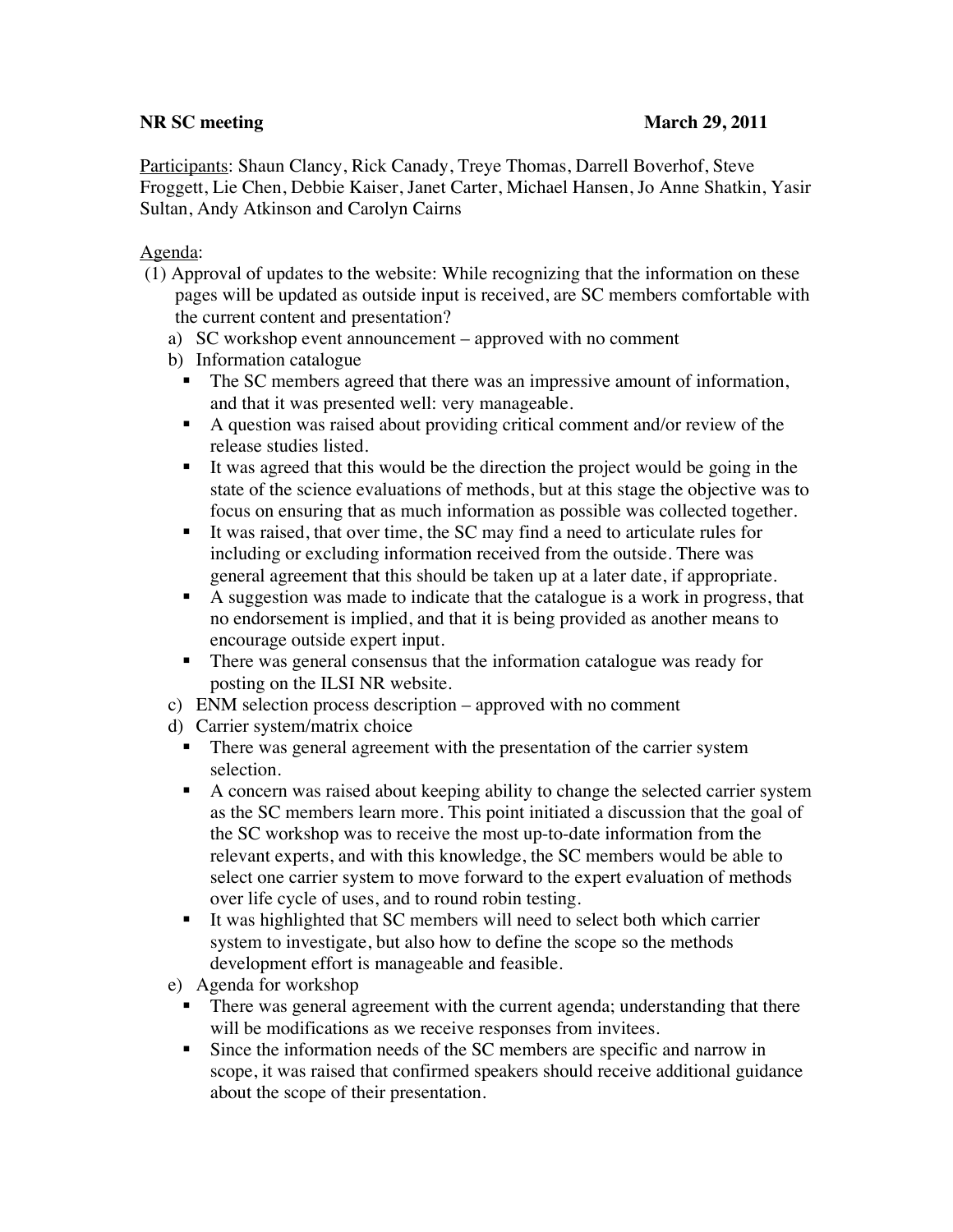- There was general consensus that a poster session would be a helpful as a means to allow the experts to present additional research/data beyond the scope of the immediate needs of the SC members.
- f) Charge questions for breakout sessions
	- The group felt these questions would be very helpful, but raised the concern that there may be to many and that each one could be the focus on very long / in depth discussion – beyond the time available.
	- There was confusion over what was meant by "added nano-characteristics" are these physio-chemical characteristics, or the impacts on a biological system, or the added value of the added nanomaterial?
	- After some discussion, two points were raised:  $(1)$  this is the type of discussion that could best take place at the workshop, with input form the invited experts, and (2) that this should be reworded to capture the interest in recognizing / distinguishing between release nanoparticles that are novel – vs – released particles that are nanoscale.
	- The group agreed to table these questions for now, and allow the SC members to clarify and prioritize them before the next SC call in two weeks.

(2) Status of pending actions:

- a) SC Workshop Invitations
	- We have sent out 30 invites, and received 13 positive responses so far (no speakers have declined).
	- It appears the workshop will have a good level of expert participation, but it was suggested that SC member consider/recommend additional experts from within their organizations.
- b) OECD-WPMN: Sub-Group 8 (SG8)
	- We presented the NanoRelease project to the SG8 prior to the most recent OECD-WPMN plenary. However, the proposal was not raised during the OECD-WPMN plenary. Further follow up will be necessary.
- c) ISO/ANSI
	- We presented the NanoRelease project to the US TAG members for working groups 2 and 3 (WG2 & WG3). Both WGs expressed interest in collaborating on standards development.
	- ISO WG3 recommended that a project member make a follow up presentation to the full ISO TC 229 plenary and WGs during their next meeting, in November in South Africa.
	- It was pointed out that ASTM is also developing standards for nano-enabled products and their timelines are typically faster then those of ISO.
	- It was recommended that the SC consider reaching out to ASTM and perhaps presenting the NanoRelease project during the next ASTM meeting in May in Anaheim, CA.
- (3) Workshop logistics were briefly touched on, and that follow up emails will be forthcoming.
	- Hotel recommendations; Coordinating SC member travel; food  $\&$  lunches

## Next Steps: